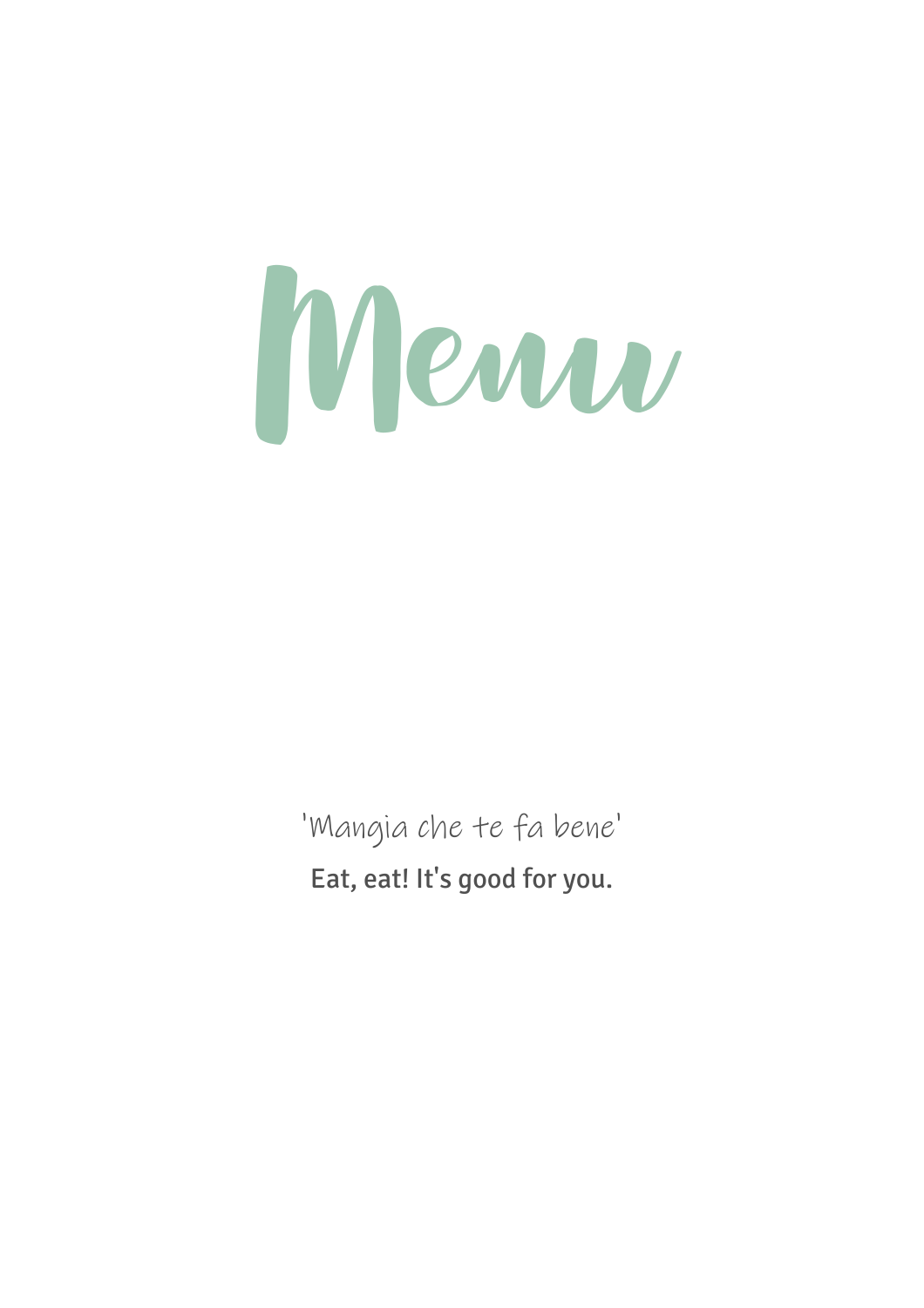

## **A N T I P A S T I**

#### Beef Carpaccio, Truffle Mayonnaise, Truffle Pecorino, Red Radish and Horseradish \$25

Fried Calamari with Lemon and Squid Ink Mayonnaise, Samphire, Lemon Powder and Mint \$25

Deep Fried Crumbed Scallops, Turnip and Yuzu Puree, Celeriac and **Watercress** \$25

> Burrata, Basil Oil, Dried Tomato's and Breadcrumbs \$24 Add Parma Prosciutto - \$5

Bruschetta with Roasted Cherry Tomatoes, Rocket, Basil Puree and Ricotta Salata \$23

Salumi Plate with Parma Prosciutto, Capocollo, Salami Norcia, Mortadella, Nduja, Mixed Olives, Crackers, Buffalo Ricotta and Giardiniera \$26

### **P R I M I**

Gluten-free pasta available

Tagliolini Pasta, Prawns, Moreton Bay Bug, Roasted Tomato Sauce, Chilli, Fried Basil and Chives \$38

> Pappardelle with Ox-tail Ragu and Rosemary Crumb \$36

Spaghettoni with Spanner Crab, Chilli, Garlic, Parsley, Smoked Lemon Oil and Bottarga \$39

> Potato Gnocchi with Five Cheese Fondue, Honey and Walnuts \$35

Risotto with Smoked Pumpkin Puree, Goats Curd, Thyme and Pumpkin Seeds \$34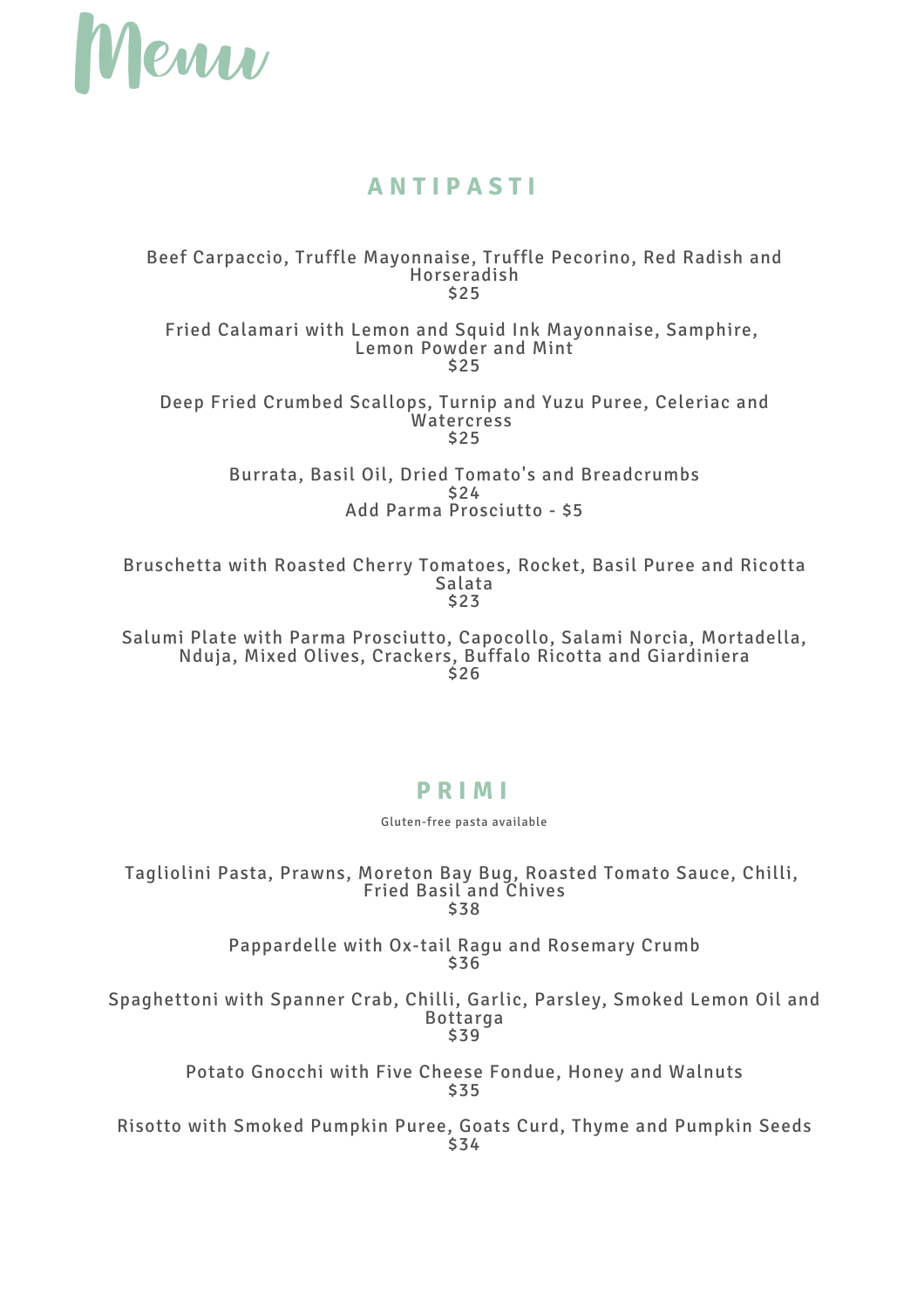

## **S E C O N D I**

Pan Seared Cured Salmon Fillet, Terriyaki Sauce, Sesame Seeds, Beetroot and Red Cabbage Salad \$42

Herb and Almond Crusted Lamb Loin, Parsnip Puree, Grilled Leek and Zucchini and Jus \$43

Slow Cooked Beef Cheek. Jerusalem Artichoke Puree, Asparagus and Truffle Jus \$42

Pork Cotoletta, Tarragon Bearnaise Foam, Roasted Broccoli, Cauliflower, Baby Carrots and Jus \$43

Zucchini Cotoletta Filled with Goats Curd, Smoked Eggplant Puree, Rocket \$33

## **C O N T O R N I**

Roasted Potatoes with Rosemary - \$13

Broccolini, Garlic and Chilli - \$13

Salad Mix, Walnuts and Lemon Dressing - \$13

Eggplant Parmigiana - \$16

### 5-COURSE DEGUSTATION MENU CREATED BY OUR HEAD CHEF: \$90 per person

Wine Pairing: Add \$45 per person

(No Changes) Notice in advance required for any dietary requirements

To Share - Burrata, Basil Oil, Dried Tomato, Breadcrumbs, Prosciutto

Deep Fried Crumbed Scallops, Turnip & Yuzu Puree, Celeriac and **Watercress** 

Risotto with Smoked Pumpkin Puree, Goats Curd, Thyme and Pumpkin Seeds

Slow Cooked Beef Cheek, Jerusalem Artichoke Puree, Asparagus and Truffle Jus

Vanilla & Cardamom Panna Cotta, Lime Mousse, Orange Gel, Chocolate Crumble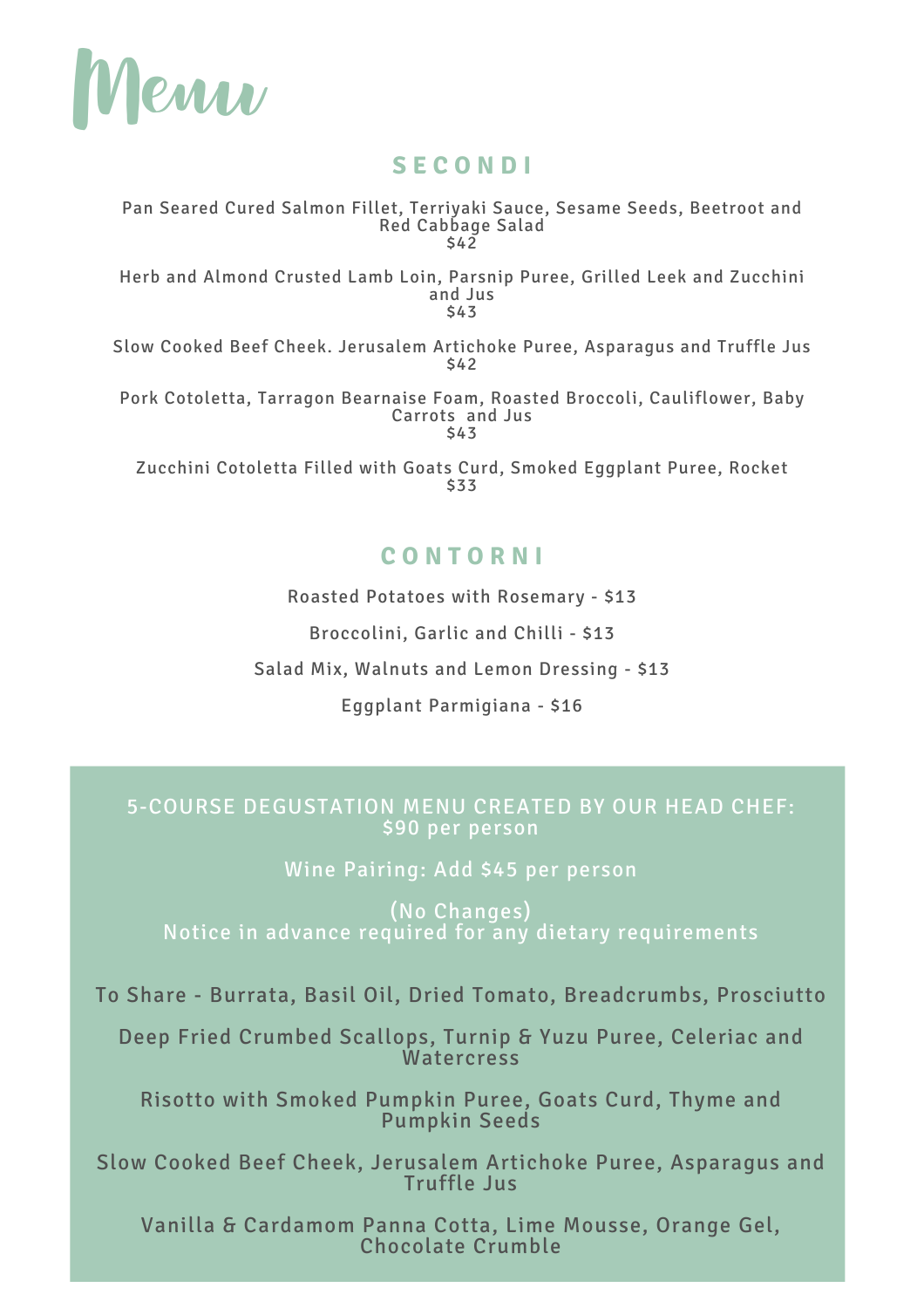

## **D O L C I**

#### White Chocolate Fondant, Pistachio Crumble, Rasperry Coulis and Fresh Raspberry \$16.50

Vanilla & Cardamom Panna Cotta, Lime Mousse, Orange Gel, Chocolate Crumble \$16.50

Tiramisu - Mascarpone Semifreddo, Coffee Sabaion, Mocha Sauce and Coffee Savoiardi \$16.50

> Affogato - \$10 add liqueur \$17

Gelato Scoop - \$3 Scoops - \$6 Scoops -\$9

Cheese Selection 50 grams

| 1 Cheese | 2 Cheeses  | 3 Cheeses  |
|----------|------------|------------|
| \$18     | <b>S30</b> | <b>S40</b> |

All Selections Served with Crackers, Honey and Seasonal Jams

- Milawa Blue, Cows, Milawa Australia

- Perenzin Di Capra in Foglia Di Noce, Goats, Belluno Italy

- Marcel Petite Comte, Cows 12 Month Aged, Jura France